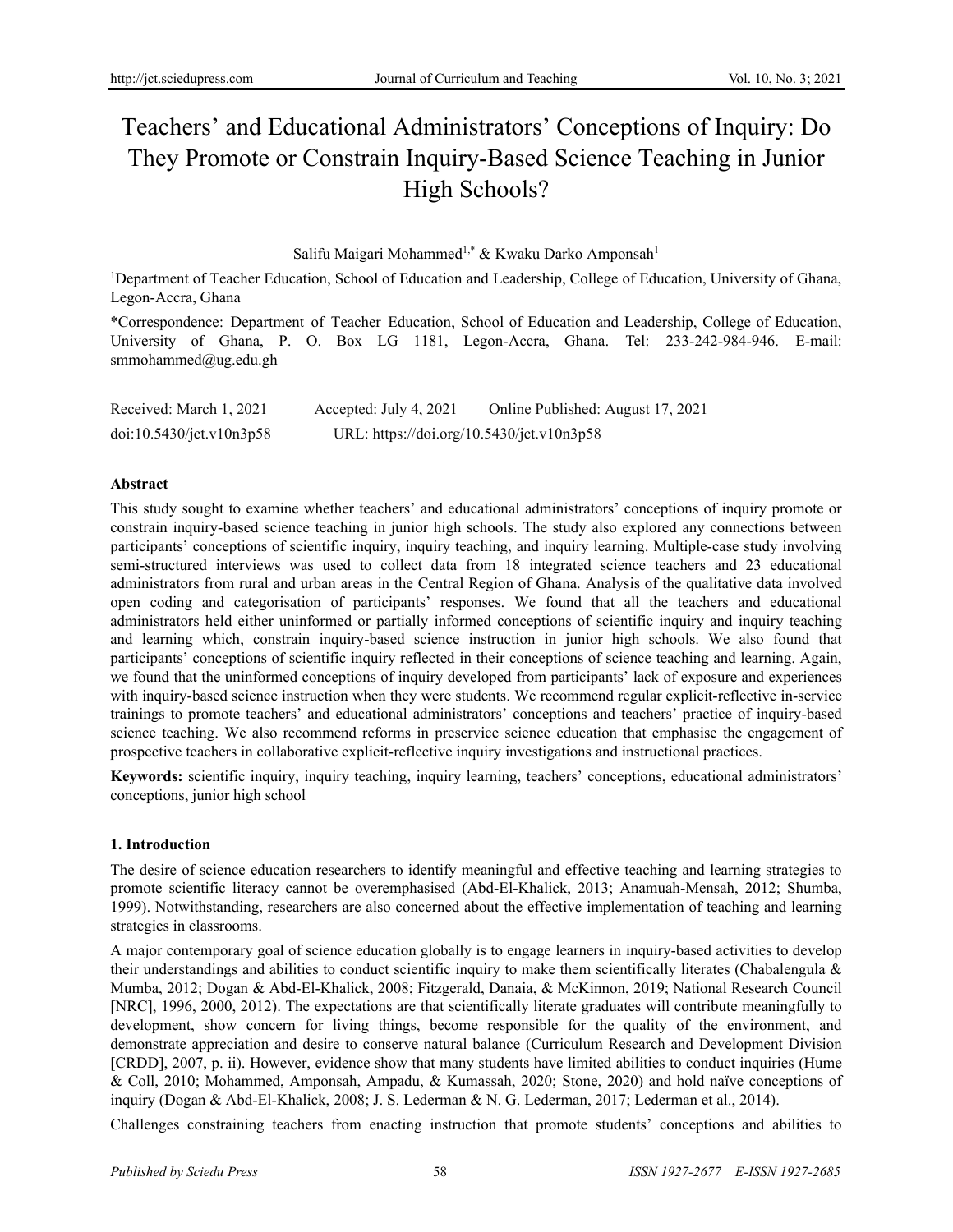conduct inquiry include inadequate conceptions and pedagogical conceptions of inquiry held by the teachers themselves (Abell & Smith, 1994; Aguirre, Haggerty, & Linder, 1990; Haefner & Zembal-Saul, 2004), and lack/limited administrative support for inquiry teaching (Crawford, 2007; Johnson, 2007). Empirical evidence from many contexts show that, prior to constructivist professional developments and methods courses, many preservice and in-service teachers lacked the prerequisite and necessary conceptions to enact inquiry-based instruction (Choi & Ramsey, 2009; Crawford, 2007; Haefner & Zembal-Saul, 2004).

Unfortunately, there have been few studies in many other contexts, including Africa, to examine preservice and in-service teachers' conceptions of inquiry (Chabalengula & Mumba, 2012; Mokiwa & Nkopodi, 2014; Mugabo, 2012; Ssempala, 2017). While the effectiveness of inquiry instruction is widely acknowledged (Furtak, Seidel, Iverson, & Briggs, 2012) and many countries are seeking to adopt and implement this pedagogical approach (Chabalengula & Mumba, 2012; CRDD, 2007, 2012), it is uncertain whether many teachers hold the informed conceptions and pedagogical conceptions required for inquiry instruction. Again, there is little evidence to show whether many educational administrators hold the informed conceptions required to provide mentorship, support, and feedback for inquiry teaching in schools.

# *1.1 Purpose of the Study*

This study sought to investigate whether teachers' and educational administrators' conceptions of scientific inquiry, inquiry teaching, and inquiry learning constrain or promote inquiry-based science instruction in junior high schools (JHSs). The study also sought to explore whether there are any connections between participants' conceptions of scientific inquiry, inquiry teaching, and inquiry learning.

# **2. Conceptual Framework**

# *2.1 Conceptions of Scientific Inquiry*

Anderson (2002) articulated that scientific inquiry, inquiry teaching, and inquiry learning are distinct, though related. According to Anderson scientific inquiry "reflects an understanding of how science proceeds … independent of educational processes" (2002, p. 2). In this study, participants' conceptions of scientific inquiry, inquiry teaching, and inquiry learning were examined separately, but considered related. Again, participants' conceptions of scientific inquiry were examined independent of educational processes.

For teachers to help students understand scientific inquiry, it is prerequisite and necessary for the teachers themselves to hold informed conceptions of scientific inquiry. Teachers with informed conceptions understand that in scientific investigations individuals identify driving questions; formulate hypotheses; design investigation procedures; use tools and technology to collect, analyse, and interpret data; examine the validity and reliability of data; formulate explanations and make predications based on data; consider alternative explanations; draw conclusions; and communicate and collaborate with others (Bell et al., 2003; Capps & Crawford, 2013; Crawford, 2000; NRC, 1996, 2000, 2012).

J. S. Lederman et al. (2014, p. 68) also noted that scientific investigations begin with questions that may or may not lead to hypotheses testing; do not follow a single set of steps for investigations; adopt procedures that are guided by the driving questions; and produce results that are influenced by the procedures. Again, J. S. Lederman et al. noted that in scientific investigations all scientists performing the same procedures may not get the same results; conclusions from research must be consistent with the data collected; explanations are developed from combination of data collected and what is already known; and scientific data are not the same as scientific evidence.

In the current study, participants' conceptions of scientific inquiry were examined in reference to the essential features of inquiry outlined in the literature. Again, this study examined participants' conceptions of scientific inquiry without their conceptions of the nature of science (NOS), although scientific inquiry is related to NOS (J. S. Lederman et al., 2014).

Empirical evidence show that many teachers hold naïve conceptions of science. They view scientific knowledge as a body of independent facts that are discovered through explorations (Abell & Smith, 1994; Chabalengula & Mumba, 2012; Haefner & Zembal-Saul, 2004; Ssempala, 2017), and that scientific discoveries and explorations occur through experimentations. Naïve conceptions of science held by individuals develop mainly from traditional science instruction experiences they had when they were students (Abell & Smith, 1994; Syer, Chichekian, Shore, & Aulls, 2013).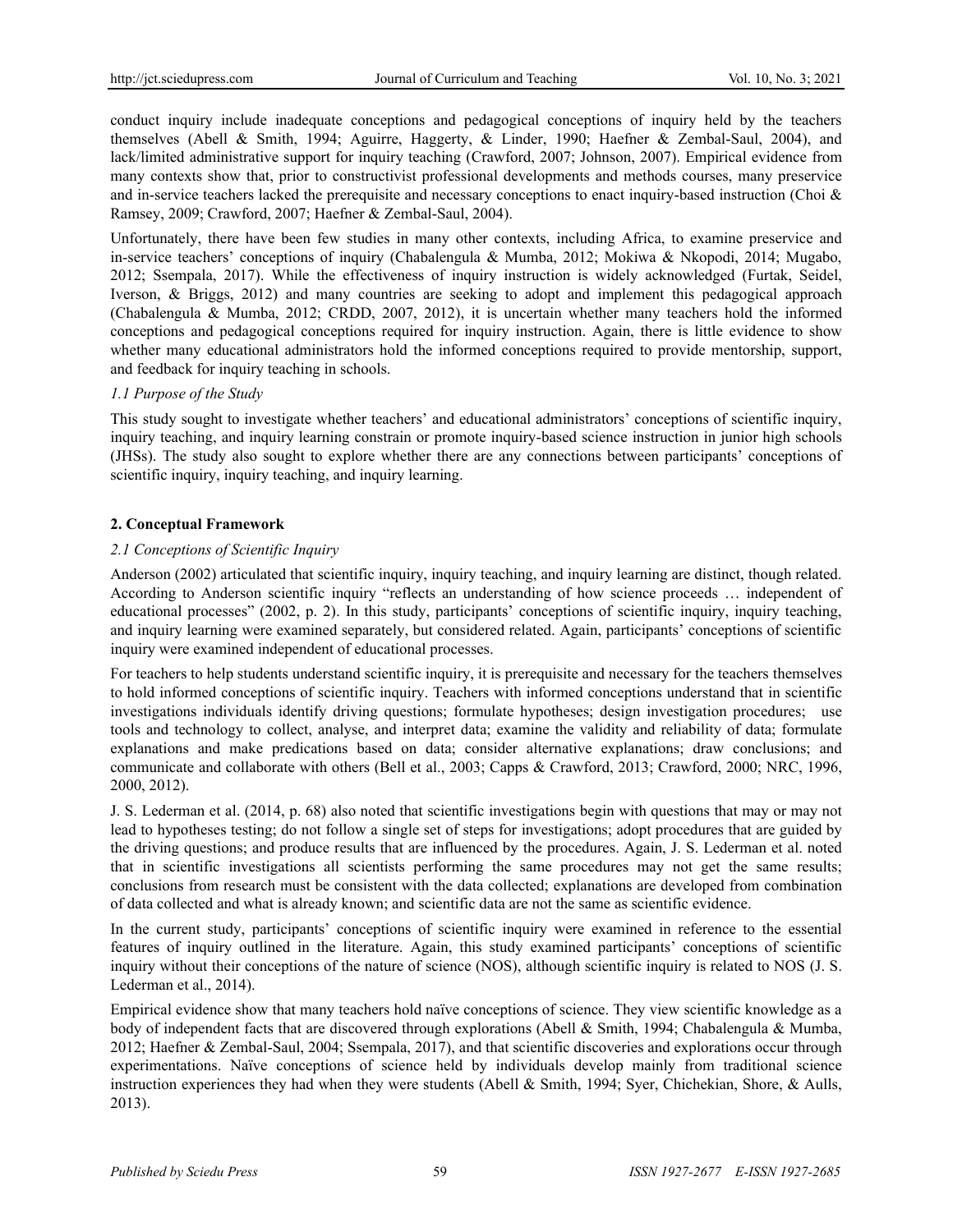# *2.2 Conceptions of Inquiry-Based Science Teaching and Learning*

For teachers to plan and enact inquiry-based science instruction, it is important for them to develop informed understandings of how to structure knowledge and create authentic learning environments that convey to students images of scientific practices resembling the works of actual scientists (Bartos & Lederman, 2014; Syer et al., 2013). It is equally important for teachers to develop adequate conceptions of how students learn science in order to facilitate students' inquiry learning (Ireland, Watters, Brownlee, & Lupton, 2012).

Teachers who are informed understand inquiry roles of teachers and students (Crawford, 2000; Ireland et al., 2012). They know how to facilitate, guide, coach, mentor, motivate, and direct students' inquiry. They know how to model scientific practices; collaborate with students; and innovate, experiment, and research their own instructional practices. They know the multiple and varied inquiry roles of students, including apprenticeship and planning (Crawford, 2000). They know how to design learning environments that focus on student centred experiences, teacher generated problems, and student generated questions (Ireland et al., 2012).

In contrast, teachers with traditional or limited inquiry conceptions believe that science teaching and learning involve transmission and reception of knowledge (Abell & Smith, 1994; Haefner & Zembal-Saul, 2004); emphasis on mastery of abstract, uncontextualized knowledge; and students' memorization and recall of content (Mokiwa & Nkopodi, 2014). They erroneously equate hands-on activities with inquiry (Lee & Shea, 2016). Their goals for hands-on activities are to promote students' interests and involvement rather than meaningful and conceptual learning (Haefner & Zembal-Saul, 2004).

This study examined participants' conceptions of inquiry teaching and learning in reference to inquiry roles of teachers and students outlined in the literature.

## *2.3 Preservice and In-Service Science Education*

Evidence show that appropriate preservice and in-service education is critical for developing teachers' conceptions and abilities to enact inquiry instruction. Traditional science teacher education emphasizes the transmission, reception, memorization, and recall of scientific knowledge and confirmatory hands-on activities (Johnson, 2007; Syer et al., 2013). However, constructivist teacher education emphasizes the immersion of teachers in active experiences that promote development of informed conceptions and abilities to teach inquiry (Syer et al., 2013). These include methods courses, professional developments, internships, workshops, field experiences, and seminars in which teachers take on the roles of learners (Akerson, Donnelly, Riggs, & Eastwood, 2012; Haefner & Zembal-Saul, 2004). They actively design and conduct authentic investigations and engage in collaborative discourse that explicitly and reflectively expose them to inquiry ideas and strategies for teaching inquiry. They also get opportunities to practice inquiry instructional planning and enactment (Crawford, 2007; Haefner & Zembal-Saul, 2004; Maeng, Whitworth, Bell, & Sterling, 2020).

## *2.4 Support for Inquiry-Based Science Teaching and Learning*

Sustained support from researchers, administrators, and others are critical for teachers to overcome challenges associated with inquiry teaching. The supportive and non-supportive stances of mentors assigned to preservice teachers have been found to influence instructional practices of the teachers (Crawford, 2007). Similarly, the absence of district-level administrative support and failure to pay teachers' professional development stipends have been found to slow or halt the implementation of reforms in certain schools and districts (Johnson, 2007). Administrators are required to regularly observe and provide feedback on teachers' inquiry instruction. They are required to provide funding, materials, and resources (Johnson, 2007; Toolin, 2004) and be actively involved in designing school-based and district-level professional developments, workshops, and seminars that provide reflective opportunities for teachers to enhance their conceptions and inquiry instruction (Capps & Crawford, 2013; Lotter, Harwood, & Bonner, 2006). Science coordinators are expected to model and co-plan inquiry instruction with teachers; and coach teachers undergoing inquiry apprenticeship. (Crawford, 2007). Given the support expected from educational administrators, it is necessary for them "to be knowledgeable and experienced in using inquiry-based approaches" (Crawford, 2007, p. 619).

## **3. Methods**

## *3.1 Research Design*

We used multiple-case study design to examine the varied subjective meanings and understandings of inquiry participants have constructed from their complex social and educational experiences. We interacted with the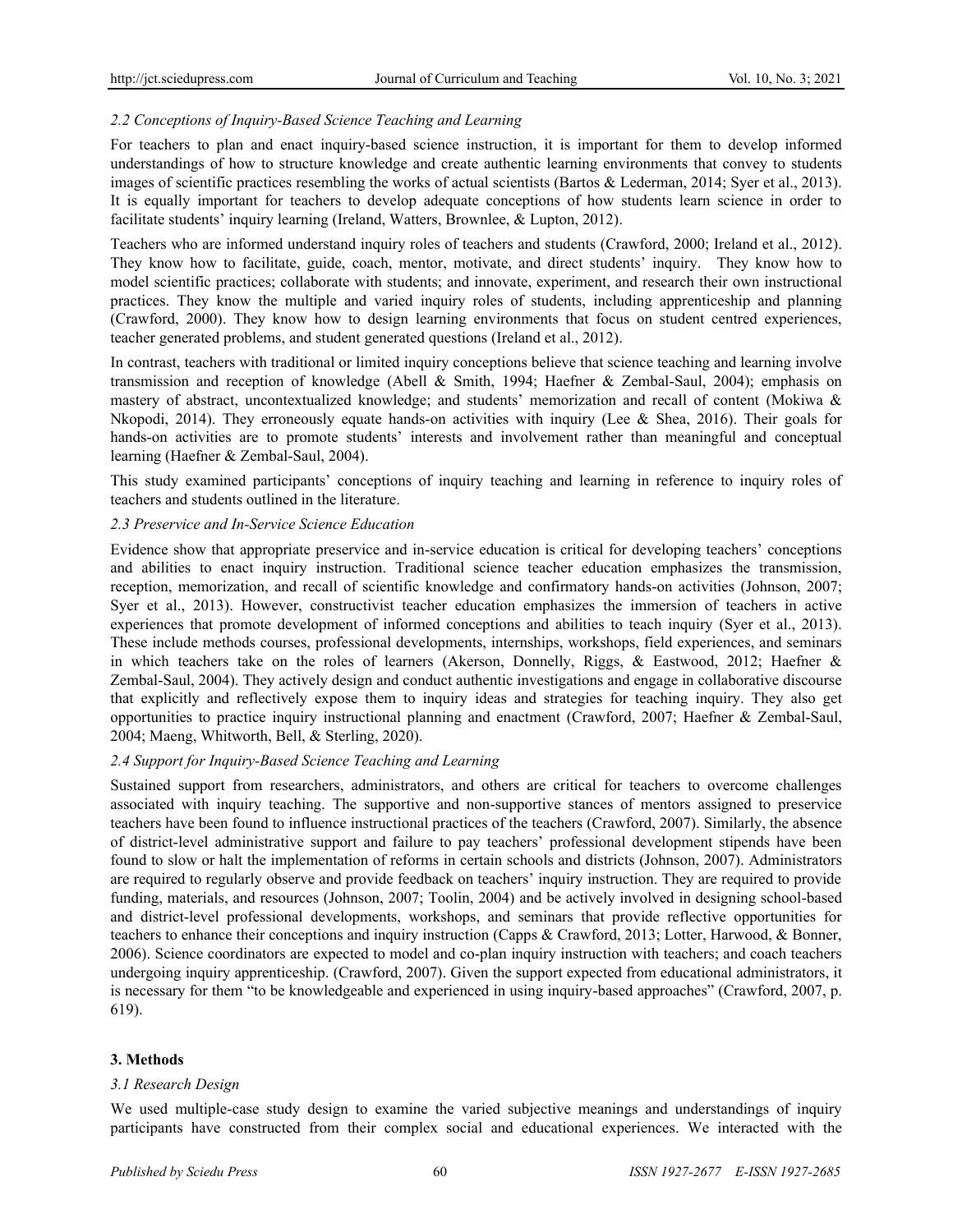participants in their natural settings (schools and offices) to gain insights and explain their conceptions of inquiry from their own view points (Cohen, Manion, & Morrison, 2007; Creswell, 2009). This research design allowed us to conduct within-case analyses to explore relationships between participants' conceptions of scientific inquiry, inquiry teaching, and inquiry learning. It also enabled us to conduct meaningful cross-case analyses to identify differences and similarities between participants' conceptions.

#### *3.2 Sample*

We purposively sampled two rural districts, one urban and one urban-rural municipalities in the Central Region of Ghana. Then, we purposively sampled four directors of education, four science coordinators, and four circuit supervisors of education. Three directors were unavailable for interviewing and were replaced with deputy directors, while one science coordinator was unavailable and could not be replaced. We also used stratified random sampling to select 16 public and private JHSs from the districts and municipalities. All head teachers from the 16 JHSs were purposively sampled. Four head teachers were unavailable for interviewing and were not replaced. Again, we purposively sampled 16 integrated science teachers from the JHSs. Additional two teachers volunteered to participate in the study. In all, 23 educational administrators (director and deputy directors, science coordinators, circuit supervisors, and head teachers) and 18 integrated science teachers participated in this study. The goal of the sampling procedure was to obtain a set of participants that captures sufficient variations among teachers and administrators which, could facilitate meaningful cross-case analyses.

Sixteen administrators were males and seven were females. Most of the administrators' ages ranged 46-58 years. Administrators from the district education offices and government JHSs had professional teacher training with BED, BSC, MED, and MPhil qualifications. Contrary, administrators from the private JHSs had no professional training. Most of the administrators had 26-28 years working experience in education. Ten teachers were from public JHSs and eight from private JHSs. Seventeen teachers were males and one was a female. All teachers from public JHSs had professional training with DBE and BED qualifications, while all teachers from private JHSs had no professional training and were holders of WASSCE, Diploma, and HND certificates. The teachers' ages ranged 21-40 years. Most of the teachers had 2-7 years teaching experience, two had 13 years, one had 15 years, and another one had 1year teaching experiences respectively.

## *3.3 Instrument*

We used semi-structured interview schedule for data collection. Some items on the schedule were used to elicit participants' demographic data and also served as ice-breaking questions. The three main items on the schedule were open-ended and required interviewees to describe their understandings of scientific inquiry, inquiry roles of teachers, and inquiry roles of students. The flexibility of the semi-structured schedule allowed participants to fully express their views and experiences as well as detailed information. It also allowed the interviewer to change the order of the questions based on participants' responses. Additionally, the semi-structured schedule allowed the interviewer to probe, prompt, and follow-up participants' responses for clarification and elaboration. It also allowed other issues and themes that emerged from the interactions to be explored (Cohen et al., 2007; Jacob & Furgerson, 2012).

We pilot-tested the schedule using six teachers, three head teachers, a circuit supervisor, a science coordinator, and a deputy director of education from an urban municipality in the Central Region of Ghana. Participants and municipality used for the pilot test were not involved in the main study. The pilot test allowed us to refine items on the schedule. It also allowed us to check the working conditions of our recording equipment, and identified potential problems that could arise during the main data collection. This enabled us to develop contingency measures to handle problems during the main data collection.

## *3.4 Data Collection Procedure*

We obtained signed consents from all four directors of education to conduct the study in JHSs and educational offices in the districts and municipalities. We also obtained signed consents from all the interviewees. We informed all the participants about the purpose of our study and sought their cooperation. We assured them of anonymity, confidentiality, privacy, and rights to refuse participation or withdraw from the study. We arranged with each participant for convenient date, time, and place for individual face-to-face interview. We visited each JHS, educational office, and participant a number of times for familiarization and establishment of rapport. This enabled the participants to open-up and talked freely. All the interviews were conducted and recorded by the corresponding author. Most of the interviews lasted about 1 hour, with a few lasting less or more than an hour.

## *3.5 Data Analysis*

We transcribed all the audio recorded interviews and imported the transcripts into Nvivo (version10) for coding. We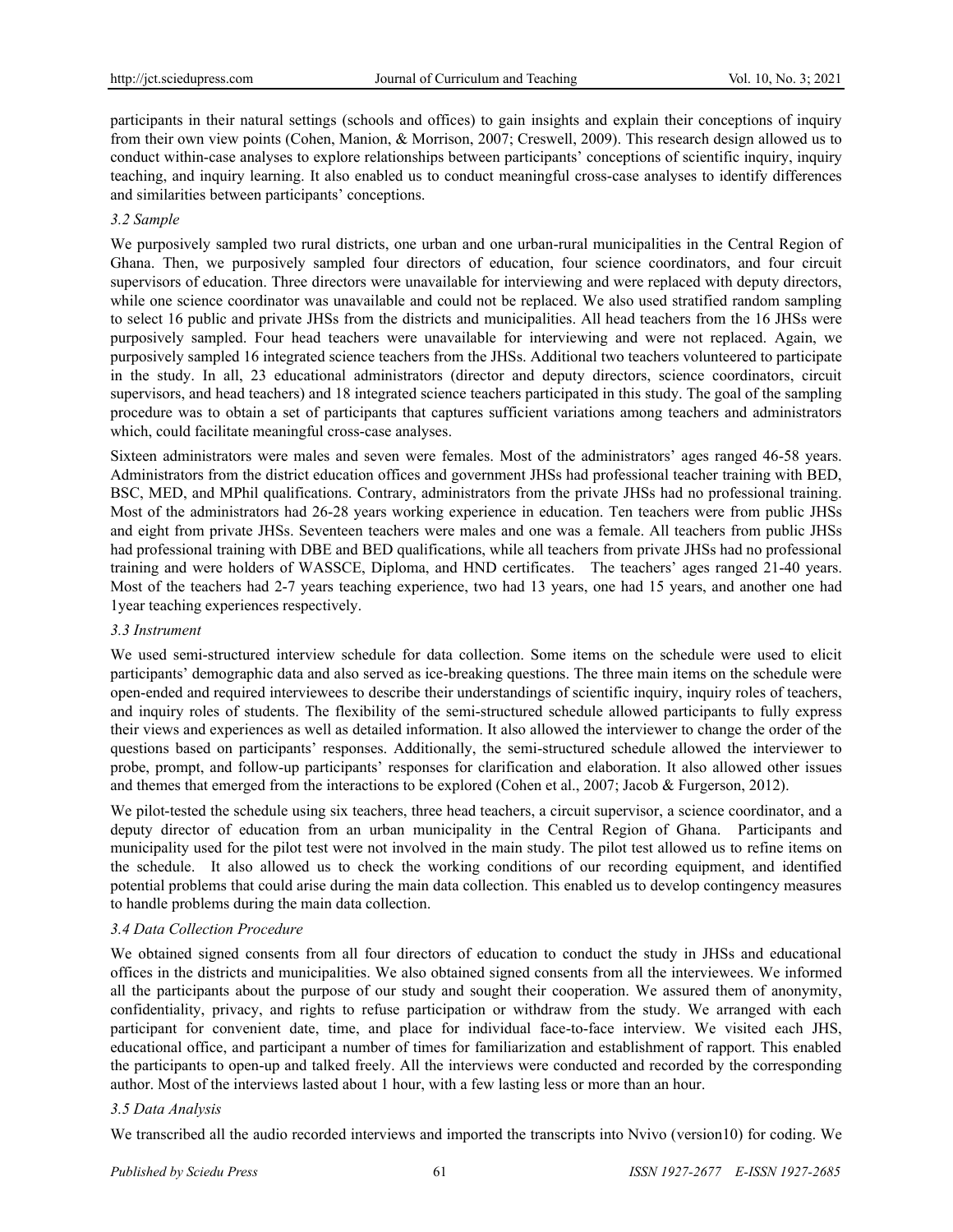read each transcript and assigned open codes to identified pieces of information. Each transcript was read several times to ensure that every relevant code was identified. The coding was done iteratively to ensure consistent application of each code across the participants' responses. Additionally, each transcript was read holistically to examine the various contexts in which each code was used in the participant's responses (J. S. Lederman et al., 2014). Codes that emerged from the transcripts were compared to the essential elements of scientific inquiry, inquiry teaching (inquiry roles of teachers), and inquiry learning (inquiry roles of students) highlighted in the literature. Based on the comparisons and contexts in which the codes were used, each participant's responses about scientific inquiry, inquiry teaching, and inquiry learning were categorised either as traditional, partially informed, or fully informed conception (J. S. Lederman et al., 2014; Maeng et al., 2020).

Responses containing full descriptions of most essential elements of scientific inquiry were categorised as fully informed, responses containing some descriptions of the essential elements were categorised as partially informed, while responses containing none of the essential element of inquiry or containing positivist elements of science were categorised as uninformed. Again, responses containing full descriptions of most of the inquiry roles of students (inquiry learning) and teachers (inquiry teaching) were categorised as fully informed, responses containing some descriptions of the inquiry roles were categorised as partially informed, while responses containing none of the inquiry roles or containing traditional roles of teachers and students were categorised as traditional (Abell & Smith, 1994; Aguirre et al., 1990; Haefner & Zembal-Saul, 2004).

#### **4. Results**

Table 1 shows frequencies of emergent terms and phrases used by the teachers and educational administrators to describe their conceptions of scientific inquiry, inquiry teaching, and inquiry learning.

|                                             | Frequency of emergent terms and phrases related to: |                  |                  |
|---------------------------------------------|-----------------------------------------------------|------------------|------------------|
| Term/phrase                                 | Scientific inquiry                                  | Inquiry teaching | Inquiry learning |
| Activities/practical                        | 8                                                   | 6                | 10               |
| Asking questions                            |                                                     | 6                | 9                |
| Demonstration lesson                        |                                                     |                  |                  |
| Directing                                   |                                                     | 6                |                  |
| Elicit/contribute prior knowledge and ideas | 2                                                   | 10               |                  |
| Students' involvement and autonomy          |                                                     | 13               | 17               |
| Give/follow instructions                    |                                                     | 14               |                  |
| Guiding                                     |                                                     | 18               |                  |
| Problem identification and solution         | 5                                                   | 7                | 5                |
| Lecturing                                   |                                                     | 8                |                  |
| Group students/work                         |                                                     | 4                | 4                |
| Investigation                               | 5                                                   | 2                |                  |
| Supervision                                 |                                                     | 6                |                  |
| Experimenting                               | 4                                                   |                  |                  |
| Manipulate materials                        | 2                                                   |                  | 8                |
| Observation                                 | 3                                                   |                  |                  |
| Present results and findings                |                                                     |                  | 8                |
| Discovery                                   |                                                     |                  | 2                |
| Research                                    | 8                                                   |                  | 10               |
| Student-centred                             | 2                                                   |                  | 9                |
| Critical thinking                           |                                                     |                  | 3                |
| Exploration                                 |                                                     |                  | 4                |
| Data collection                             |                                                     |                  |                  |
| Facilitate learning                         |                                                     |                  |                  |
| Pay attention                               |                                                     |                  | 9                |
| Field trips                                 |                                                     | 2                |                  |

**Table 1.** Frequencies of Emergent Terms and Phrases Used by Science Teachers and Educational Administrators to Describe Scientific Inquiry, Inquiry Teaching, and Inquiry Learning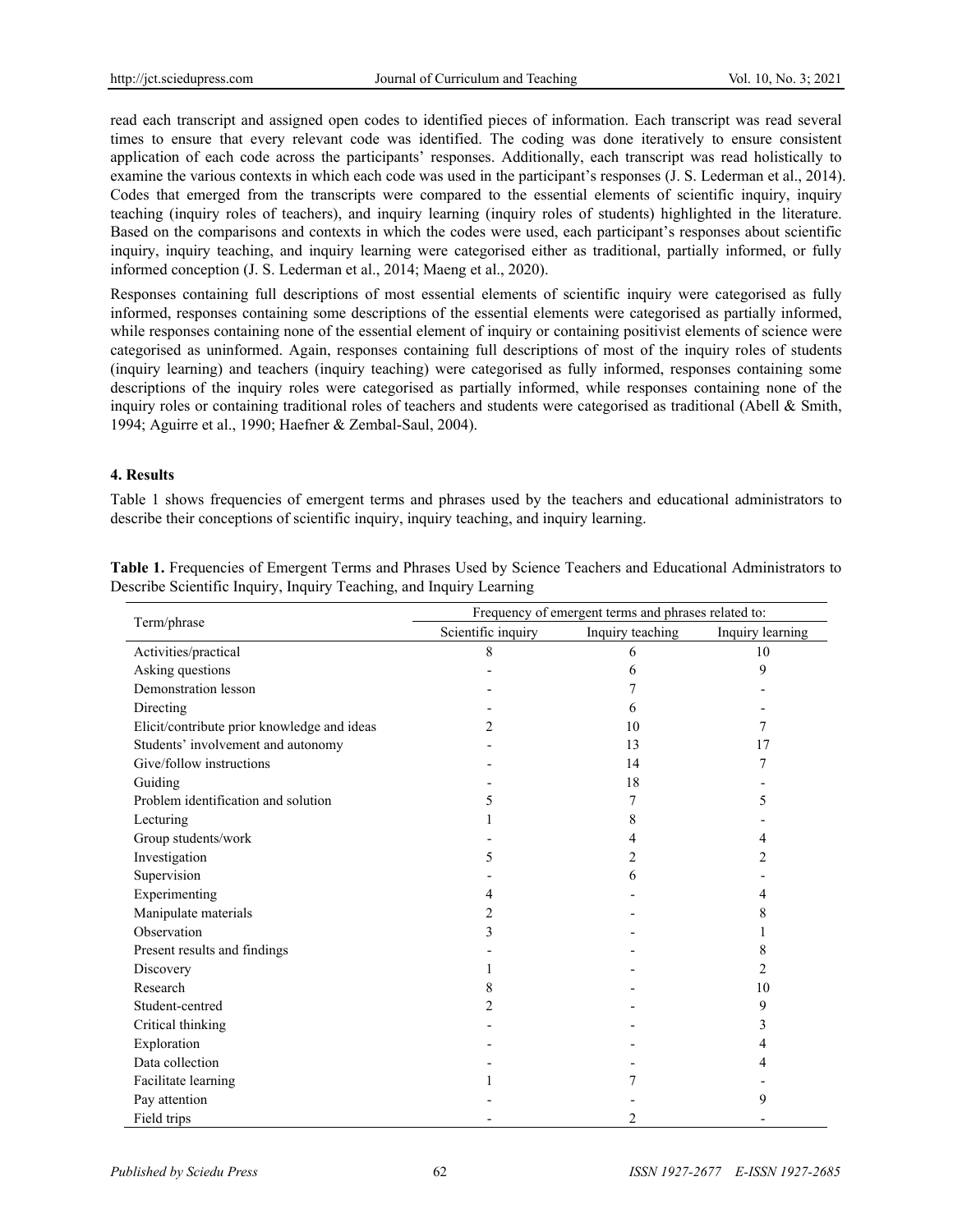| Content knowledge           | 14 |          |
|-----------------------------|----|----------|
| Responsibility for learning |    |          |
| Plan and design experiment  |    |          |
| Motivating                  |    |          |
| Moderating                  |    |          |
| Leading                     |    |          |
| Monitoring                  |    |          |
| Others                      |    |          |
|                             |    | $N = 41$ |

While the participants used more terms and phrases to describe inquiry teaching (27) and learning (27), they used relatively few terms and phrases to describe scientific inquiry (13). Additionally, while most participants used two or more terms and phrases to describe inquiry teaching 35(85.4%) and learning 30(73.2%), comparatively few used two or more terms and phrases to describe scientific inquiry 15(36.6%) (Table 2). These results suggest that the participants appeared to hold better understandings of science teaching and learning than scientific inquiry.

**Table 2.** Frequencies of Single and Multiple Terms and Phrases Used by Teachers and Educational Administrators to Describe Scientific Inquiry, Inquiry Teaching, and Inquiry Learning

|                          | Frequency of terms and phrases related to: |                  |                  |
|--------------------------|--------------------------------------------|------------------|------------------|
| No. of terms and phrases | Scientific inquiry                         | Inquiry teaching | Inquiry learning |
|                          | 15                                         |                  |                  |
|                          |                                            |                  |                  |
|                          |                                            |                  |                  |
|                          |                                            |                  |                  |
|                          |                                            |                  |                  |
|                          |                                            |                  |                  |
|                          |                                            |                  |                  |
|                          |                                            |                  |                  |
|                          |                                            |                  |                  |
| 10                       |                                            |                  |                  |
|                          |                                            |                  |                  |
| 12                       |                                            |                  |                  |
|                          |                                            |                  | $N = 41$         |

Table 3 shows frequencies of participants holding "uninformed/traditional" and "partially informed" conceptions of scientific inquiry, inquiry teaching, and inquiry learning.

**Table 3.** Frequencies of Science Teachers and Educational Administrators Holding "Uninformed/Traditional" and "Partially Informed" Conceptions of Scientific Inquiry, Inquiry Teaching, and Inquiry Learning

| Participants                            | "Uninformed/traditional<br>conception" | "Partially informed<br>conception" |
|-----------------------------------------|----------------------------------------|------------------------------------|
|                                         | (n)                                    | (n)                                |
| Science teachers                        | 14                                     | 4                                  |
| Head teachers                           | 10                                     |                                    |
| Circuit supervisors                     |                                        |                                    |
| Science coordinators                    |                                        |                                    |
| Directors/deputy directors of education |                                        |                                    |
| Total                                   | 31                                     | 10                                 |
|                                         |                                        | $N = 41$                           |

## *4.1 Conceptions of Scientific Inquiry*

Table 3 shows that all the teachers and educational administrators held either "uninformed/traditional" or "partially informed" conceptions of scientific inquiry with none of them holding fully informed conception.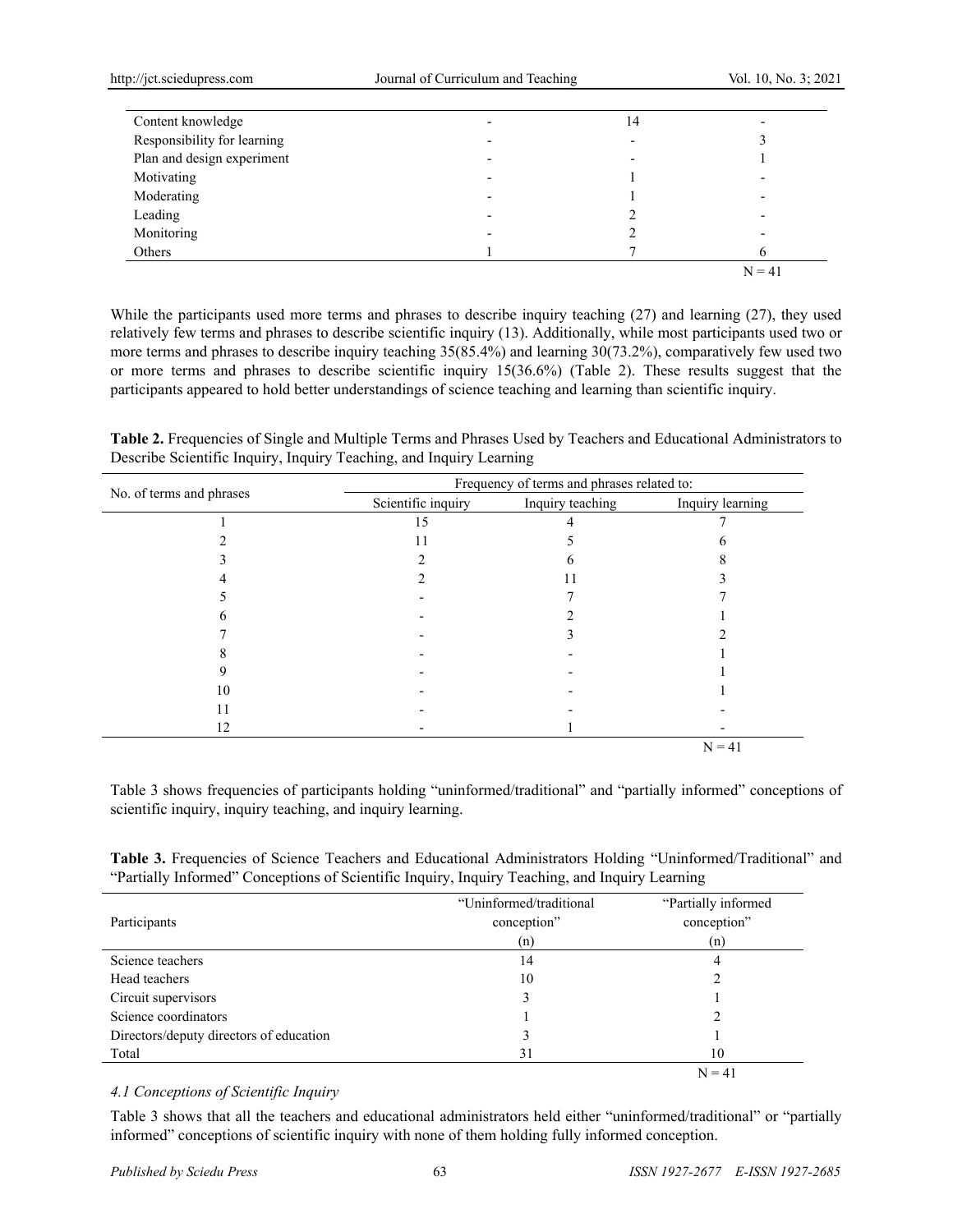## 4.1.1 Uninformed/Traditional Conceptions of Scientific Inquiry

Over three-quarters 31(75.6%) of the participants held uninformed conceptions of scientific inquiry. They consist of 14 science teachers (ST1, ST2, ST3, ST4, ST5, ST6, ST7, ST8, ST9, ST11, ST12, ST13, ST14, and ST15), 10 head teachers (HT2, HT4, HT5, HT6, HT7, HT8, HT9, HT10, HT11, and HT12), 3 circuit supervisors (CS2, CS3, and CS4), a science coordinator (SC1), 2 deputy directors (DD2 and DD3) and a director of education (DD4) (Table 3). When asked to describe their conceptions of scientific inquiry most of them said it is a practical (Table 1) subject involving students in step-by-step activities to understand science concepts.

*In this case students are taken through activities, step-by-step. As they go through activities step-by-step, they understand concepts that are being taught. (DD3)*

Participants in this category could not differentiate actual science (scientific inquiry) from school science (science education) in which students practice and learn the activities and thinking processes of scientists. Again, many interviewees in this category conceived scientific inquiry as involving "research" (Table 1).

*My understanding of science inquiry-based activities is that students are made to make inquiries based on the lesson to be taught. That is, do their own "research", get deeper understanding of what they are about to be taught, ... (ST9)*

Research as used by participants in this category means students reading about already known information from books and internet, and seeking information from friends, parents, and others to contribute to traditional science lessons.

*Suppose next week I will teach the topic "air", some students can go and ask their colleagues at home … Other students can go on the internet and make their own "research". On the day of the lesson, the students will then bring out their ideas about the topic*. (ST13)

However, "research" as used by participants in this category is completely different from research conducted by actual scientists. Research conducted by actual scientists are driven by identified questions that may or may not lead to hypothesis testing; do not follow a single set of steps for investigations; adopt procedures that are guided by the driving questions; and produce results that are influenced by the procedures. In actual scientific research, different scientists following the same procedures may come up with different results; conclusions drawn are consistent with the data collected; scientific data are treated differently from evidence; and explanations are developed from combination of the data and prior knowledge. The manner participants in the "uninformed/traditional" category used the term research is inaccurate. These factual inaccuracies exposed their uninformed conceptions of scientific inquiry.

Some participants in the "uninformed/traditional" category attempted to describe constructivist perspectives of scientific inquiry. They made vague references to "identification and solution of problem" and "observation and experimentation" (Table 1) to understand phenomena in the environment.

*In science you make observations of phenomena and find solutions to problems*. (ST11)

*We are in the global village and this has to do with science. … Everything deals with experimenting and activities in which one has to inquire before he comes to know*. (ST1)

However, these participants could not provide details about how scientists identify problems and solve them. They were also unable to provide details about the processes involved in science experimentation.

4.1.2 Partially Informed Conceptions of Scientific Inquiry

Table 3 shows that about one-quarter 10(24.4%) of the participants held partially informed conceptions of scientific inquiry. They consist of 4 science teachers (ST10, ST16, ST17, and ST18), 2 head teachers (HT1 and HT3), a circuit supervisor (CS1), 2 science coordinators (SC2 and SC3), and a deputy director of education (DD1). They articulated conceptions that contain some essential elements of inquiry. When asked to describe scientific inquiry they said it involves identification and solution of problems, and research (Table 1).

*Inquiry … is to ask why and how of natural phenomena. It is through asking questions … that one can seek knowledge … but not through speculation*. (DD1)

*Science involves research and practical activities. So, as things keep ... changing there is the need for research*. (HT1)

These responses suggest that scientific inquiry involves deliberate research into natural phenomena, and that scientific research are driven by questions. The responses further suggest that valid scientific knowledge is obtained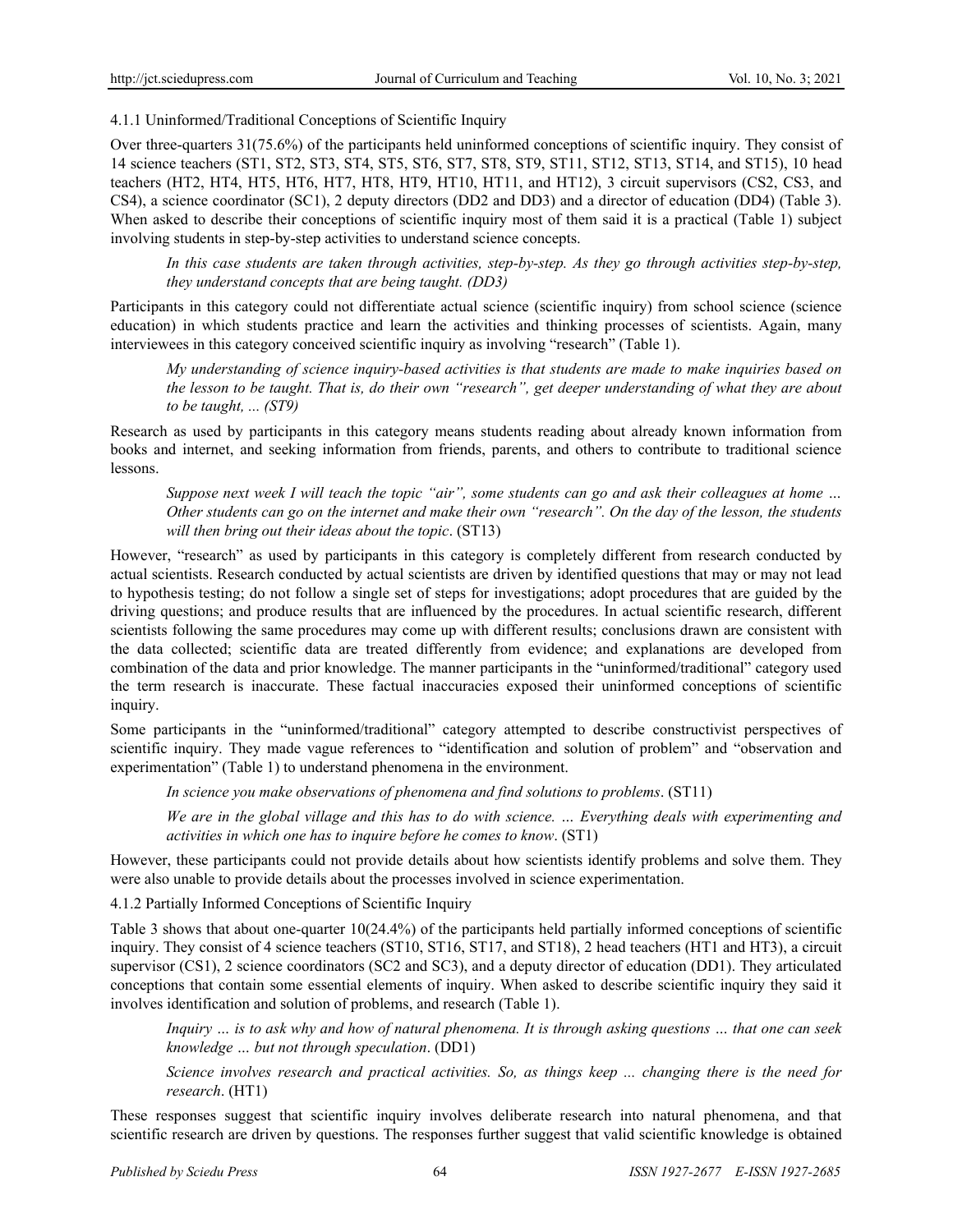through research and not speculation, and that research must keep pace with changing scientific knowledge (tentativeness of science).

*4.2 Conceptions of Inquiry-Based Science Teaching*

Table 3 shows that all the participants held either "uninformed/traditional" or "partially informed" conceptions of inquiry-based science teaching with none of them holding fully informed conception.

4.2.1 Uninformed/Traditional Conceptions of Science Teaching

Over three-quarters 31 (75.6%) of the interviewees held traditional conceptions of science teaching (Table 3). When asked to describe inquiry teaching, they said it involves practical hands-on activities where teachers demonstrate (Table 1) phenomena for students to see and then allow the students to have a feel of it.

*Teachers … should teach science as practical not as theory. The teacher should carry out demonstrations for students to see and hear and* allow *them to practice it*. (CS2)

They also conceived inquiry teaching as a process where teachers gather materials and try out activities (Table 1) to see if the desired results can be achieved.

*If the teacher is going to perform an experiment in a lesson, he needs to perform the experiment at home to know if he can get the correct answer*. (DD3)

However, these practices are traditional science teaching strategies conducted to verify content already taught in classroom. In these practices, teachers plan and design all the procedures with no or minimal students' involvement.

Again, participants in the "uninformed/traditional" category conceived inquiry teaching as involving lectures and content delivery (Table 1) for students to receive.

*The role the teacher should play is to get the necessary information and pass it on to the pupils*. (HT6)

When asked to describe inquiry roles of teachers, participants in this category said teachers in inquiry-based instruction guide, facilitate, monitor, supervise, moderate, lead, motivate, direct, and coach (Table 1) students.

*During inquiry teaching the teacher serves as a guide, motivator, and leader*. (CS3)

*The teacher is supposed to … moderate and direct the students*. (SC1)

While these terms represent proper inquiry roles of teachers, many participants in this category made vague references to these terms without providing details about how teachers assume such roles. Participants who attempted to provide details ended up describing traditional teacher roles of giving instructions, rules and regulations, and safety procedures (Table 1) for students to follow.

*The role of the teacher is to guide the children. The teacher gives students rules and regulations on what to do and what not to do*. (HT11)

*By guidance I mean students should be given the instructions and steps necessary to perform experiments.* (ST3)

The manner participants in the "uninformed/traditional" group used terms such as coaching, guiding, facilitating, and directing is inaccurate. These factual inaccuracies revealed their uninformed conceptions of inquiry teaching, but their traditional views of science teaching.

4.2.2 Partially Informed Conceptions of Inquiry-Based Science Teaching

About one-quarter 10(24.4%) of the participants held partially informed conceptions of inquiry teaching (Table 3). When asked to describe inquiry teaching, they said it involves real-world activities in which students are taken on field trips (Table 1) to experience real science and first-hand information.

*The teaching should involve children in seeing real objects and organisms. When students go around in the environment, they get to know living things and non-living things. They get to know the habitats of some living things and conditions that make the living things adapt comfortably in the habitats.* (HT3)

*Children learn by experience …, if the lesson is activity-based, you allow the child to use all their senses in learning. By using inquiry approach, the teacher allows the children's cognitive domain to be active and to find out things for themselves*. (SC2)

These responses show that the participants understand inquiry teaching as active engagement of students in science lessons. The participants also understand that inquiry teaching involves facilitating students to use all their senses to manipulate and interact with materials, and use cognitive strategies to construct knowledge for themselves.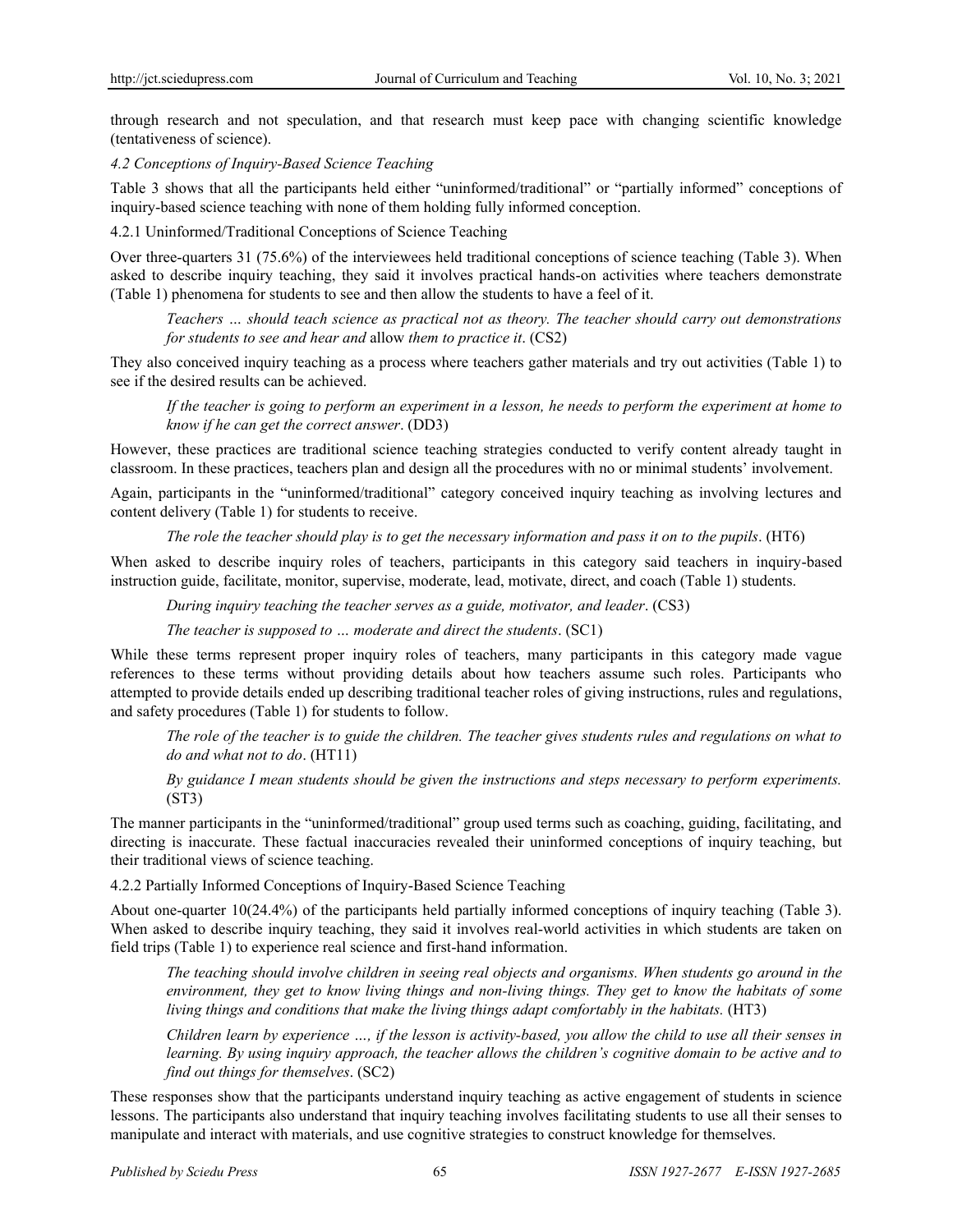When asked to describe inquiry roles of teachers, participants in this category also said teachers' inquiry roles include guiding, facilitating, monitoring, leading, supervising, motivating, directing, and coaching (Table 1) students.

*The teacher facilitates, he gives students direction as to what they should do. He then allows the children to come out with their own solution*. (CS1)

*The teacher's role is to* monitor *and facilitates but the actual work is supposed to be done by the learner*. (SC2)

However, unlike participants in the "uninformed/traditional" category, participants in the "partially informed" group provided fairly accurate descriptions of these inquiry roles. They said teachers' inquiry roles includes granting autonomy (Table 1) for students to engage in activities, with the teacher coming in only when students are in difficulties or it is necessary to do so.

*When the students are finding the problem to be difficult then the teacher comes in and gives them direction as to what to do and where to go.* (CS1)

Again, participants in this category said teachers in inquiry instruction guide, facilitate, and motivate students to prevent them from becoming frustrated and abandoning investigations.

*If students are allowed to do investigations on their own it gets to a point when they may not know what to do and they become discouraged. So, teachers are to serve as guides to the students*. (SC3)

Although interviewees in the 'partially informed" group expressed fairly accurate conceptions of inquiry teaching, they did not fully articulate how teachers lead students through extensive questioning and scaffolding to plan and design investigations, collect and record data, examine and evaluate the quality of data, and interpret data to develop explanations for phenomena.

## *4.3 Conceptions of Inquiry-Based Science Learning*

Table 3 shows that all the teachers and educational administrators held either "uninformed/traditional" or "partially informed" conceptions of inquiry learning, with none of them holding fully informed conception.

4.3.1 Uninformed/Traditional Conceptions of Science Learning

Over three-quarters 31(75.6%) of the participants held uninformed/traditional conceptions of science learning (Table 3). When asked to describe inquiry learning, most participants in this category said it involves child-centred and student-centred activities, with students having autonomy (Table 1) to actively involve in lessons.

*The lesson must be child-centred. When students are involved in the lesson, they will understand better*. (CS2)

While student-centred, child-centred, students' autonomy, and students' involvement are terms associated with constructivist views of learning, participants in the "uninformed/traditional" category used these terms in reference to traditional learning experiences in which students practice activities after teacher demonstrations, and interact with materials just to have a feel of them.

*Children should be involved in the lesson. The teacher should carry out demonstrations for the children to see and hear, and allow them to practice it*. (CS2)

Participants in this category also used child-centred, student-centred, students' autonomy, and students' involvement to refer to traditional science learning experiences in which students follow instructions and procedures to perform hands-on activities and arrive at predetermined answers.

*The students abide by rules and regulations, and limit themselves to the examples given by the teacher in conducting their experiments. In this way the students may come out with the desired results in the end.* (HT11)

The use of student-centred, child-centred, student autonomy, and students' involvement in reference to traditional learning experiences are factually inaccurate. These inaccuracies revealed the participants' uninformed conceptions of inquiry learning but, their traditional conceptions of science learning.

Again, many interviewees in this category said students in inquiry learning engage in "research" (Table 1).

*During inquiry-based science learning students should be involved in making "research" and activities in the class*. (ST9)

However, "research" as used by participants in this group means students reading already known information from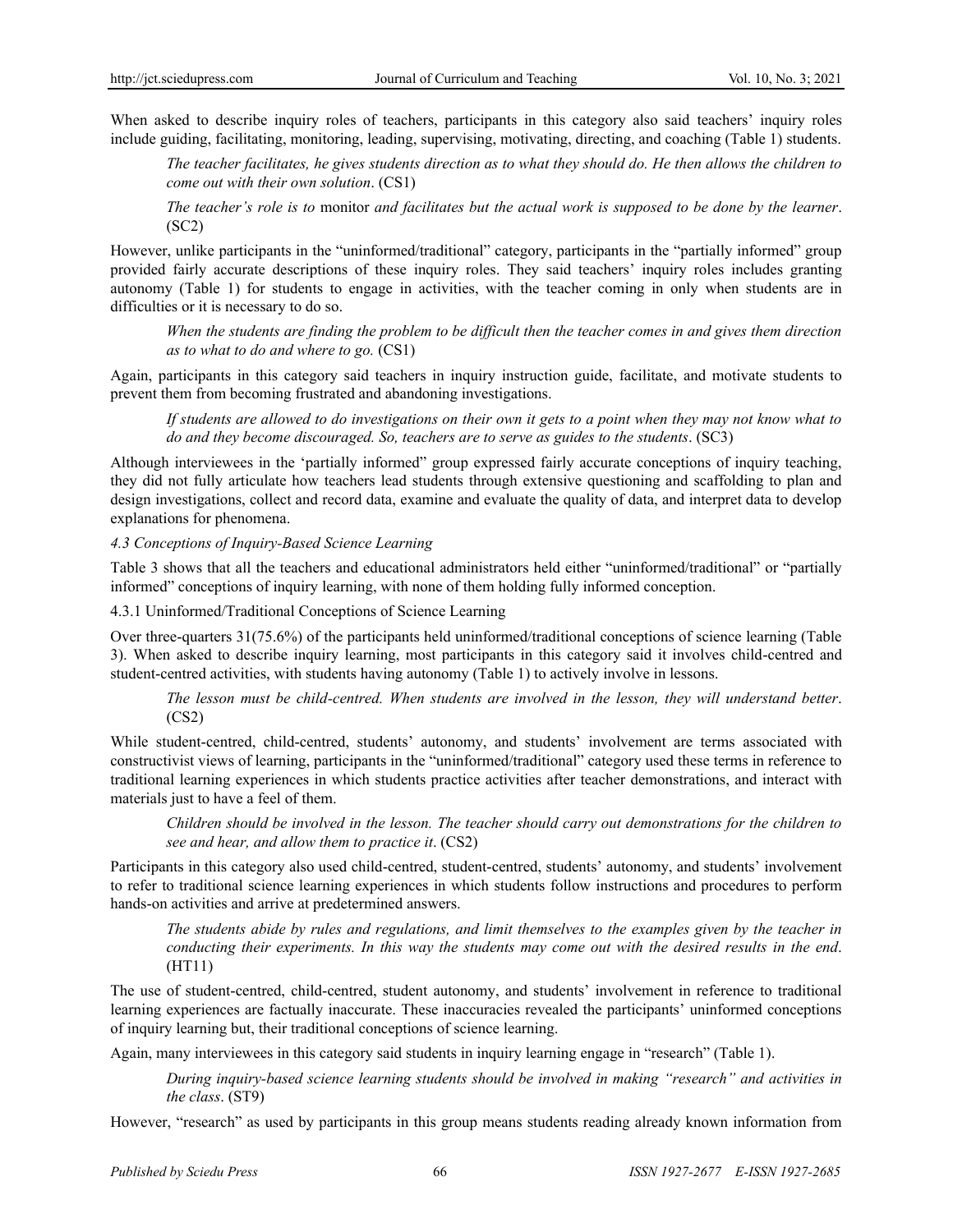books and internet, and seeking information from their friends, parents, and resource persons.

*… students have to read something about what they are going to do, so that they will have fair idea about it. In this way, whatever the teacher say will not be strange to them. They also have to read ahead of the teacher so that they can move along with the teacher*. (ST12)

This "research" is done to equip students with the necessary information to answer questions during traditional science instruction in which, teachers elicit students' prior knowledge and link it to the next lecture. However, readings done by students in traditional science instruction is different from references done by students in inquiry-based learning. Students in inquiry learning make references from books, internet, articles, etc to check if explanations they have constructed from their investigations are consistent with existing scientific knowledge.

Some participants in the "uninformed/traditional" category attempted to describe constructivist views of learning. They said students' roles in inquiry are to explore, identify and solve problems, present results and findings, and engage in critical thinking (Table 1).

*During inquiry, the child would like to explore and know. The child becomes curious and would like to know what make things function*. (*CS3*)

*Children … should be free to interact with materials that have been provided. It shouldn't be forced on them … The role of students is to think critically about questions the teacher has asked*. (DD2)

*… students … should be thinking about what is likely to happen next. Students should be able to guess (hypothesize) the final outcome of their investigations or activities*. (DD3).

However, the participants made vague references to these inquiry features without providing details about how students engage in explorations, identification and solution of problems, presentation of results and findings, and critical thinking.

4.3.2 Partially Informed Conceptions of Science Learning

About one-quarter 10(24.4%) of the participants held partially informed conceptions of inquiry-based science learning (Table 3). When asked to describe inquiry learning, they said it is a child-centred (Table 1) activity in which students actively participate in investigations and come out with answers to leading questions.

*The children are to take active part in activities and come out with solution to the problem that have been given to them by the teacher or what they themselves set out to find*. (CS1)

Participants in the "partially informed" category also said that students in inquiry learning engage in in-depth discussions to plan and design investigation procedures (Table 1) and construct knowledge.

*… after introducing the topic to the children, you [the teacher] give them the chance to bring out their views about how they can go about the activity. The children will bring out all their ideas, and will even suggest how the activity should be designed and conducted*. (HT3)

The interviewees also said that inquiry roles of students involve asking scientifically-oriented questions and collecting and recording data (Table 1).

*The students are to probe and do more questioning*. (DD1)

*The students need to do a lot of recording to help them gather their information as they move along, else they may forget the information or data, and the whole activity will be disorganized*. (SC3)

Again, interviewees in the "partially informed" category said that students in inquiry investigations "research" (Table 1) for information from books, internet, and other sources to help them answer leading questions or solve problems driving the investigations.

*When the teacher gives students the leading question, the children look for information from other sources. If the children want to "research" into books, the teacher tells them books that will be helpful*. (DD1)

The participants also said that students in inquiry learning work in groups, engage in discussions, and share ideas to construct their own knowledge (Table 1).

*If students are in groups, all of them are to take part, share ideas, contribute, bring suggestions, and criticize their friends' ideas. Not criticisms per se but offer suggestions, weigh the suggestions or contributions of individuals, and then come up with the best solution to the problem*. (ST17)

Again, interviewees in the "partially informed" category said that inquiry-based science learning does not occur in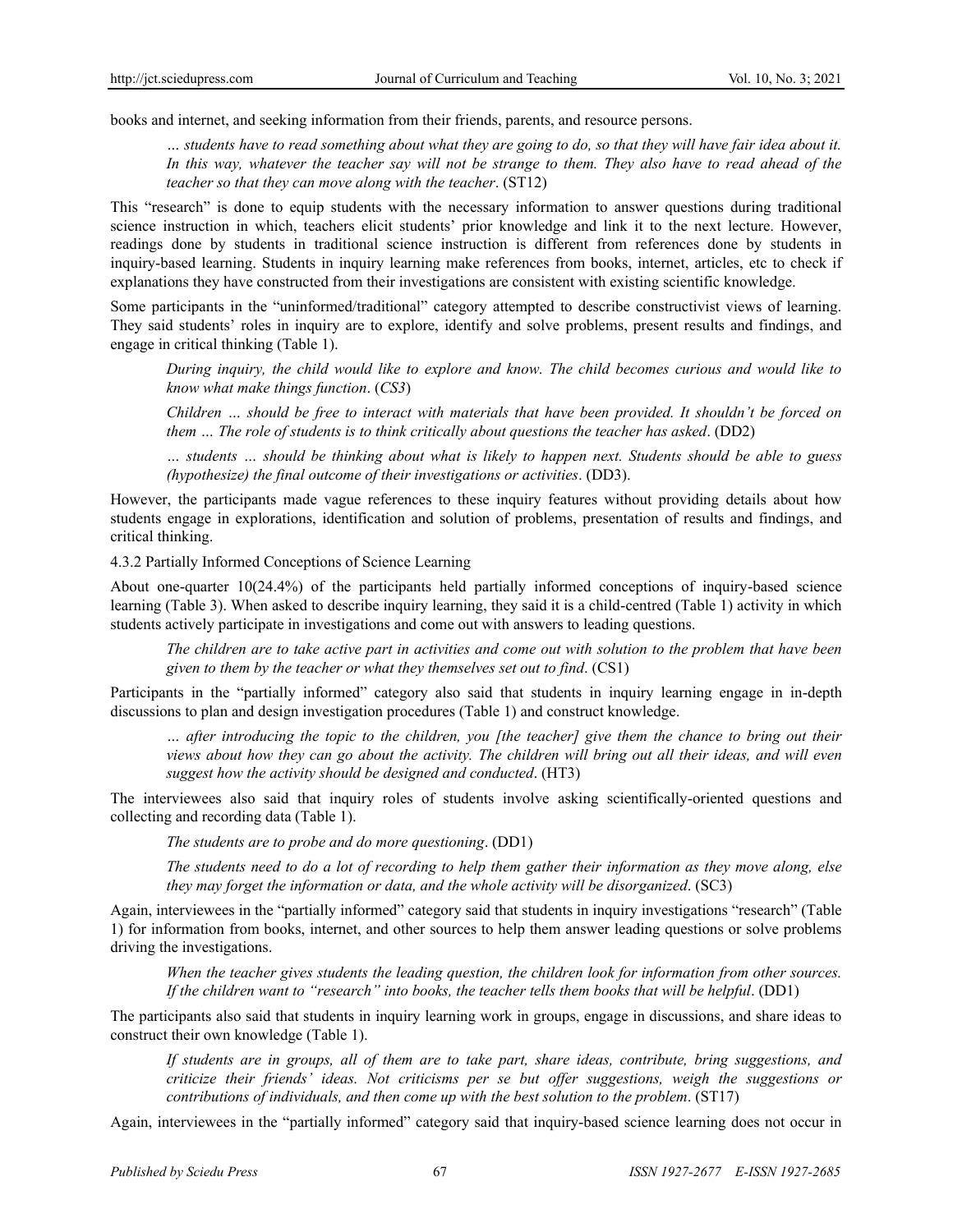the classroom alone, but also in the field (Table 1).

*Inquiry learning is not limited to only classroom work, but it can even take place outside the classroom ... So, scientific inquiry is not a straightforward thing that follows a certain procedure in the classroom*. (ST17)

#### **5. Discussion**

Results from this study show that all the teachers and educational administrators held either uninformed/traditional or partially informed conceptions of scientific inquiry, inquiry teaching, and inquiry learning with none of them holding fully informed conception. Most researchers acknowledge that "teachers need to develop robust understandings of scientific inquiry" (Crawford, 2007, p. 636) as a necessary prerequisite for planning and enacting inquiry-based instruction (Abd-El-Khalick, 2013). Clearly, the aforementioned finding suggests that conceptions of many teachers and educational administrators in this study context, like the conceptions of teachers and administrators in similar contexts, do not promote but constrain inquiry-based science teaching in junior high schools.

Most of the teachers and educational administrators could not differentiate actual science (scientific inquiry) from school science (science education). They conceived science teaching as delivery of knowledge accompanied by verification hands-on activities. They also conceived science learning as reception of knowledge and manipulation of materials to practice activities demonstrated by the teacher. These findings are similar to findings prior to but differ from findings after professional developments and methods courses in other contexts (Choi & Ramsey, 2009; Crawford, 2007; Haefner & Zembal-Saul, 2004; Maeng et al., 2020). While the effectiveness of inquiry-based instruction is widely acknowledged and many countries are seeking to adopt and implement this pedagogical approach, the present findings and others (Dudu & Vhurumuku, 2020; Mokiwa & Nkopodi, 2014; Mugabo, 2012) suggest that there are preservice and in-service teachers in many contexts without or with little clues about the activities and thinking processes used to generate explanations for natural phenomena.. Empirical evidence also shows that many teachers in this study context, like teachers in similar contexts, have no or little clues about how to structure knowledge and create authentic learning environments that convey to students images of scientific practices resembling the work of actual scientists. Again, findings in this study suggest that there are educational administrators in many contexts without or with little clues about how to provide the mentorship, support, and feedback required for inquiry teaching and learning in schools.

Results from this study show also that participants' conceptions of scientific inquiry reflect (connect) in their conceptions of science teaching and learning. Participants without informed conceptions of scientific inquiry held traditional conceptions of science teaching and learning, while participants with partial conceptions of scientific inquiry held partially informed conceptions of inquiry teaching and learning. This evidence reinforces earlier findings in this study, that, it would be difficult, if not impossible, for teachers without informed conceptions of inquiry to help students understand and develop the abilities to conduct inquiry. This finding aligns with the theoretical assumption that teachers' conceptions of scientific inquiry manifest in their understandings of science teaching and learning (Aguirre et al., 1990; Crawford, 2007). While most previous studies focused on examining participants' conceptions of inquiry teaching (Akerson et al., 2012; Dudu & Vhurumuku, 2020; Mugabo, 2012; Ssempala, 2017), the current study and few others (Aguirre et al., 1990; Haefner & Zembal-Saul, 2004) went further to explore connections between individuals' conceptions of scientific inquiry, inquiry teaching, and inquiry learning.

Abel and Smith (1994) and Haefner and Zembal-Saul (2004) suggested that some teachers' inability to distinguish actual science from school science could be due to the studies being conducted in educational contexts. However, evidence from this study show that most of the teachers and educational administrators exhibited uninformed conceptions because they had never been exposed to and had never experienced inquiry-based science teaching and learning when they were students. Consequently, they lack clear images of the activities and thinking processes that scientists employ to inquire into the natural world. Most participants in this study experienced traditional science instruction when they were students in elementary and high schools. Therefore, they only have images of traditional science teaching practices.

#### *What my teachers were doing is what I am also doing now. In fact, I have not seen any change at all.* (ST1)

Most researchers acknowledge that traditional science education experiences teachers had when they were students strongly influence the formation of their understandings of science and science teaching (Abell & Smith, 1994; Choi & Ramsey, 2009).

In other contexts, explicit-reflective inquiry-based methods courses and professional developments are designed to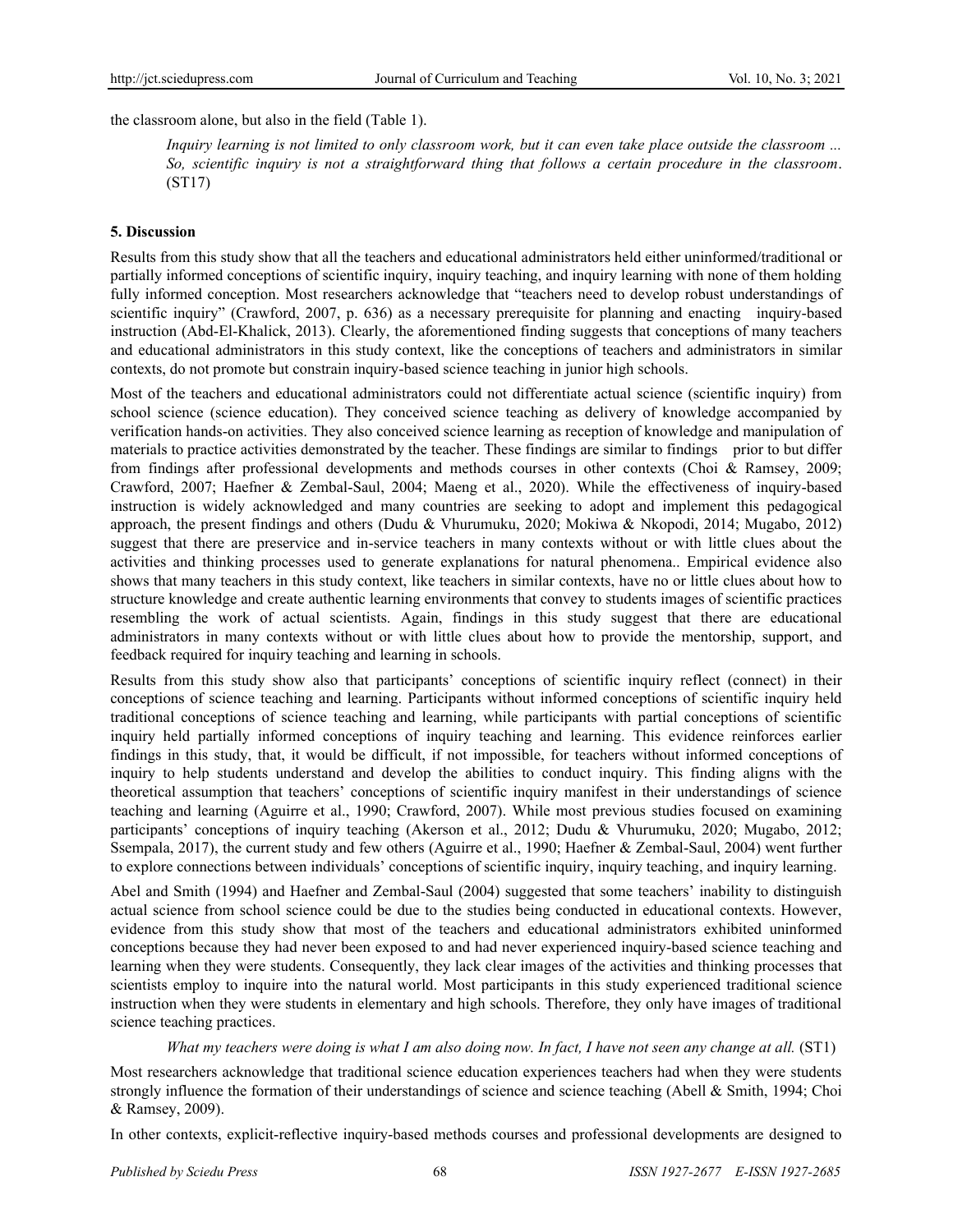promote teachers' conceptions and abilities to enact inquiry teaching (Akerson et al., 2012; Haefner & Zembal-Saul, 2004). However, more than three-quarters 34(82.9%) of the participants in this study said in-service trainings given to teachers are designed to treat challenging topics identified in the syllabus but, are not inquiry-based experiences.

*We identify areas or topics in the syllabus that teachers have difficulties teaching in classrooms. We then mobilise the science teachers at one place and take them through resolving those difficulties*. (SC3)

The fact that teachers and educational administrators in many contexts had never experienced inquiry teaching and learning when they were students and, are presently not given inquiry-based in-service trainings is worrisome. This is because they will continue to hold onto the uninformed conceptions of scientific inquiry and traditional conceptions of teaching and learning which, would become major constrain to the success of current basic science education reform initiatives in these contexts. in.

#### **6. Conclusions**

Findings from this study and others suggest that there are teachers and educational administrators in many contexts with uninformed conceptions of inquiry and traditional conceptions of teaching and learning which, constrain inquiry-based science instruction in JHSs. These uninformed/traditional conceptions developed because of the absence or rare occurrence of inquiry-based instructional experiences in many schools, teacher training institutions, and in-service trainings. One implication of the current findings is that efforts aimed at adopting and implementing inquiry-based science curricula in many countries may not produce the desired results. Another implication is that the aim of using inquiry pedagogy to produce scientifically literate graduates may not be fully realised. Based on findings from this study and others we recommend sustained engagement of integrated science teachers and educational administrators in inquiry-based professional developments at the school and district levels to promote effective teaching and support for inquiry in JHSs. To ensure a growing population of teachers with informed conceptions and abilities to implement inquiry instruction in classrooms, we also recommend reform in preservice science teacher education that embraces inquiry-based practices. More studies are required to examine successes and challenges associated with helping teachers in the current study context to learn inquiry-based science teaching practices.

#### **References**

- Abd-El-Khalick, F. (2013). Teaching With and About Nature of Science, and Science Teacher Knowledge Domains. *Science & Education*, *22*(9), 2087-2107. https://doi.org/10.1007/s11191-012-9520-2
- Abell, S. K., & Smith, D. C. (1994). What is science?: Preservice elementary teachers conceptions of the nature of science. *International Journal of Science Education*, *16*(4), 475-487.
- Aguirre, J. M., Haggerty, S. M., & Linder, C. J. (1990). Science-teachers' conceptions of science, teaching and learning: a case study in preservice science education. *International Journal of Science Education*, *12*(4), 381-390.
- Akerson, V. L., Donnelly, L. A., Riggs, M. L., & Eastwood, J. L. (2012). Developing a Community of Practice to Support Preservice Elementary Teachers' Nature of Science Instruction. *International Journal of Science Education*, *34*(9), 1371-1392. https://doi.org/10.1080/09500693.2011.639100
- Anamuah-Mensah, J. (2012). Foreword. In A. Asabere-Ameyaw, G. J. S. Dei, & K. Raheem (Eds.), *Contemporary Issues in African Sciences and Science Education* (pp. ix-xii). Rotterdam, The Netherlands: Sense Publishers. https://doi.org/10.1007/978-94-6091-702-8
- Anderson, R. D. (2002). Reforming science teaching: What research says about inquiry. *Journal of Science Teacher Education*, *13*(1), 1-12. https://doi.org/10.1023/A:1015171124982
- Bartos, S. A., & Lederman, N. G. (2014). Teachers' knowledge structures for nature of science and scientific inquiry: Conceptions and classroom practice. *Journal of Research in Science Teaching*, *51*(9), 1150-1184. https://doi.org/10.1002/tea.21168
- Bell, C., Shepardson, D., Harbor, J., Klagges, H., Burgess, W., Meyer, J., & Leuenberger, T. (2003). Enhancing Teachers' Knowledge and Use of Inquiry Through Environmental Science Education. *Journal of Science Teacher Education*, *14*(1), 49-71.
- Capps, D. K., & Crawford, B. A. (2013). Inquiry-Based Professional Development: What does it take to support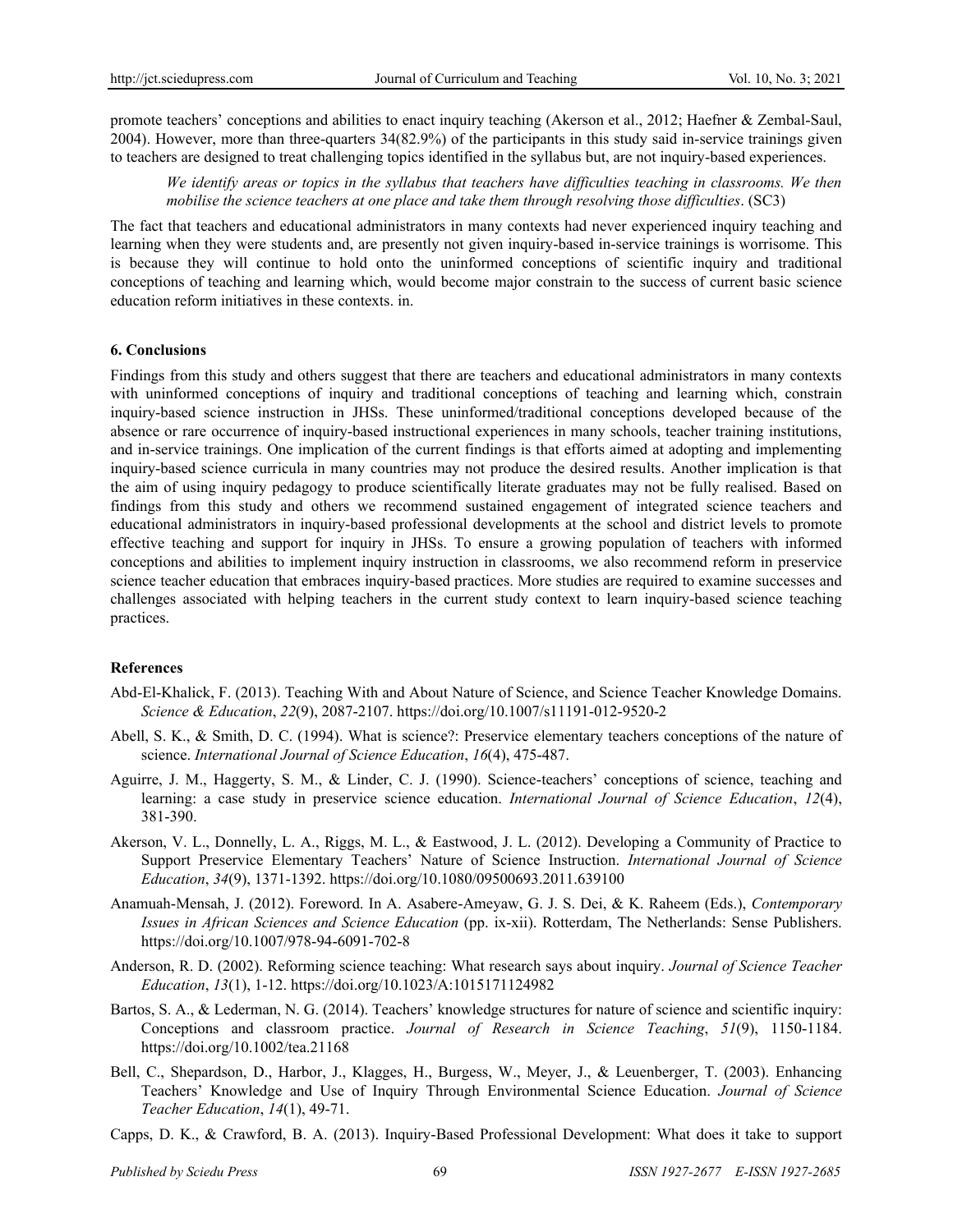teachers in learning about inquiry and nature of science? *International Journal of Science Education*, *35*(12), 1947-1978. https://doi.org/10.1080/09500693.2012.760209

- Chabalengula, V. M., & Mumba, F. (2012). Inquiry-based science education : A scenario on Zambia ' s high school science curriculum. *Science Education International*, *23*(4), 307-327.
- Choi, S., & Ramsey, J. (2009). Constructing Elementary Teachers' Beliefs, Attitudes, and Practical Knowledge Through an Inquiry-Based Elementary Science Course. *School Science and Mathematics*, *109*(6), 313-324. https://doi.org/10.1111/j.1949-8594.2009.tb18101.x
- Cohen, L., Manion, L., & Morrison, K. (2007). *Research Methods in Education* (6th ed.). London: Taylor & Francis. https://doi.org/10.4324/9780203029053
- Crawford, B. A. (2000). Embracing the essence of inquiry: New roles for science teachers. *Journal of Research in Science Teaching*, *37*(9), 916-937. https://doi.org/10.1002/1098-2736(200011)37:9<916::AID-TEA4>3.0.CO;2-2
- Crawford, B. A. (2007). Learning to teach science as inquiry in the rough and tumble of practice. *Journal of Research in Science Teaching*, *44*(4), 613-642. https://doi.org/10.1002/tea.20157
- Creswell, J. W. (2009). *Research Design: Qualitative, Quantitative, and Mixed methods approaches* (4th ed.). Thousand Oaks, California: SAGE Publications, Inc.
- Curriculum Research and Development Division [CRDD]. (2007). *Teaching syllabus for integrated science: Junior high school*. Accra, Ghana: Curriculum Research and Development Division.
- Curriculum Research and Development Division [CRDD]. (2012). *National syllabus for integrated science: Junior high school*. Accra, Ghana: Curriculum Research and Development Division.
- Dogan, N., & Abd-El-Khalick, F. (2008). Turkish grade 10 students' and science teachers' conceptions of nature of science: A national study. *Journal of Research in Science Teaching*, *45*(10), 1083-1112. https://doi.org/10.1002/tea.20243
- Dudu, W. T., & Vhurumuku, E. (2020). Teachers ' Practices of Inquiry When Teaching Investigations : A Case Study. *JST, 23*(6), 579-600.
- Fitzgerald, M., Danaia, L., & McKinnon, D. H. (2019). Barriers Inhibiting Inquiry-Based Science Teaching and Potential Solutions: Perceptions of Positively Inclined Early Adopters. *Research in Science Education*, *49*(2), 543-566. https://doi.org/10.1007/s11165-017-9623-5
- Furtak, E. M., Seidel, T., Iverson, H., & Briggs, D. C. (2012). Experimental and Quasi-Experimental Studies of Inquiry-Based Science Teaching: A Meta-Analysis. *Review of Educational Research*, *82*(3), 300-329. https://doi.org/10.3102/0034654312457206
- Haefner, L. A., & Zembal-Saul, C. (2004). Learning by doing? Prospective elementary teachers' developing understandings of scientific inquiry and science teaching and learning. *International Journal of Science Education*, *26*(13), 1653-1674. https://doi.org/10.1080/0950069042000230709
- Hume, A., & Coll, R. (2010). Authentic student inquiry: The mismatch between the intended curriculum and the student-experienced curriculum. *Research in Science and Technological Education*, *28*(1), 43-62. https://doi.org/10.1080/02635140903513565
- Ireland, J. E., Watters, J. J., Brownlee, J., & Lupton, M. (2012). Elementary Teacher's Conceptions of Inquiry Teaching: Messages for Teacher Development. *Journal of Science Teacher Education*, *23*(2), 159-175. https://doi.org/10.1007/s10972-011-9251-2
- Jacob, S. A., & Furgerson, S. P. (2012). The qualitative report writing interview protocols and conducting interviews: Tips for students new to the field of qualitative research. *The Qualitative Report*, *17*(42), 1-10.
- Johnson, C. C. (2007). Technical, political and cultural barriers to science education reform. *International Journal of Leadership in Education*, *10*(2), 171-190. https://doi.org/10.1080/13603120601097470
- Lederman, J. S., & Lederman, N. G. (2017). International collaborative investigation of beginning seventh grade students' understandings of scientific inquiry. *Enseñanza de Las Ciencias*, (Extra), 3569-3574.
- Lederman, J. S., Lederman, N. G., Bartos, S. A., Bartels, S. L., Meyer, A. A., & Schwartz, R. S. (2014). Meaningful assessment of learners' understandings about scientific inquiry - The views about scientific inquiry (VASI) questionnaire. *Journal of Research in Science Teaching*, *51*(1), 65-83. https://doi.org/10.1002/tea.21125